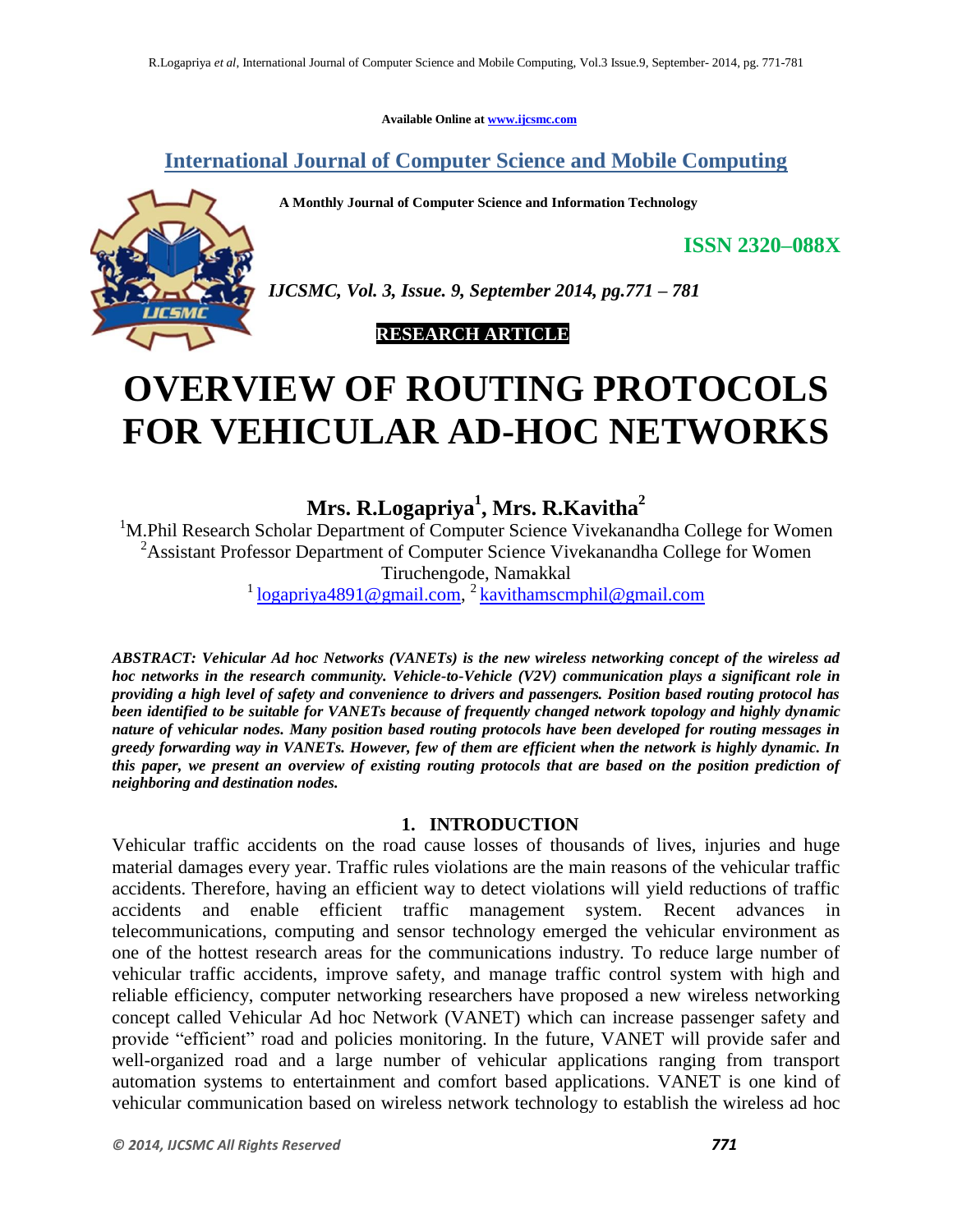network between vehicles. The goal of DSRC standard is to provide wireless communications capabilities for transportation systems within a 1000 meter range at typical highway speeds. VANET have some important characteristics such as nodes forming the networks are vehicles, restricted vehicle movements on the road, high mobility of vehicles and rapid changes in topology and time-varying vehicle density. Since the network topology in the VANETs is frequently changing, finding and maintaining routes is very challenging in VANET. To facilitate communication within a network, a routing protocol is used to find reliable and efficient routes between nodes so that message delivered between them in timely manner. Routing is responsible for selecting and maintaining routes and forwarding packets along the selected routes.



Fig. 1. Vehicular Ad hoc Networks Scenario

## **2. ISSUES OF ROUTING IN VANETS**

Even though VANETs are capable of enabling many novel applications, the design of effective intervehicular communications remains as a challenge. The nodes in VANETs are themselves formed by vehicles with high mobility. Nodes in VANETs join and leave the network frequently, which results frequent path disruptions. The time varying vehicle density results in a rapid change in topology, which makes preserving a route a difficult task. This in turn, results in low throughput and high routing overhead. The well-known hidden terminal problem affects the performance in VANETs causing low packet reception rate. Interference from the high-rise building induces problems such as routing loops and forwarding in wrong direction, which increases delay. The issue of temporary network fragmentation and the issue of broadcast storm further complicate the design of routing protocols in VANETs. The routing protocols in VANETs should be capable of establishing the routes dynamically and maintaining the routes during the communication process. They should be capable of discovering alternate routes quickly on-the-fly in the event of losing the path.

## **3. VEHICLE-TO-VEHICLE (V2V) COMMUNICATION**

Installing fixed infrastructure on roads incurs huge expenses, so V2V communication will be required to extend the effective range of networked vehicles. V2V communication [Readily  $(2010)$ ] is the pure ad hoc communication. This type of communication is mainly used in safety applications like safety warning, traffic information, road obstacle warning, intersection collision warning etc. In V2V communication each vehicle is equipped with GPS (Global Positioning System), sensors, networking devices, digital map which has the road segment information, and computing devices. Vehicles sense its own traffic messages and communicate with its neighboring vehicles by broadcasting beacon or HELLO messages periodically.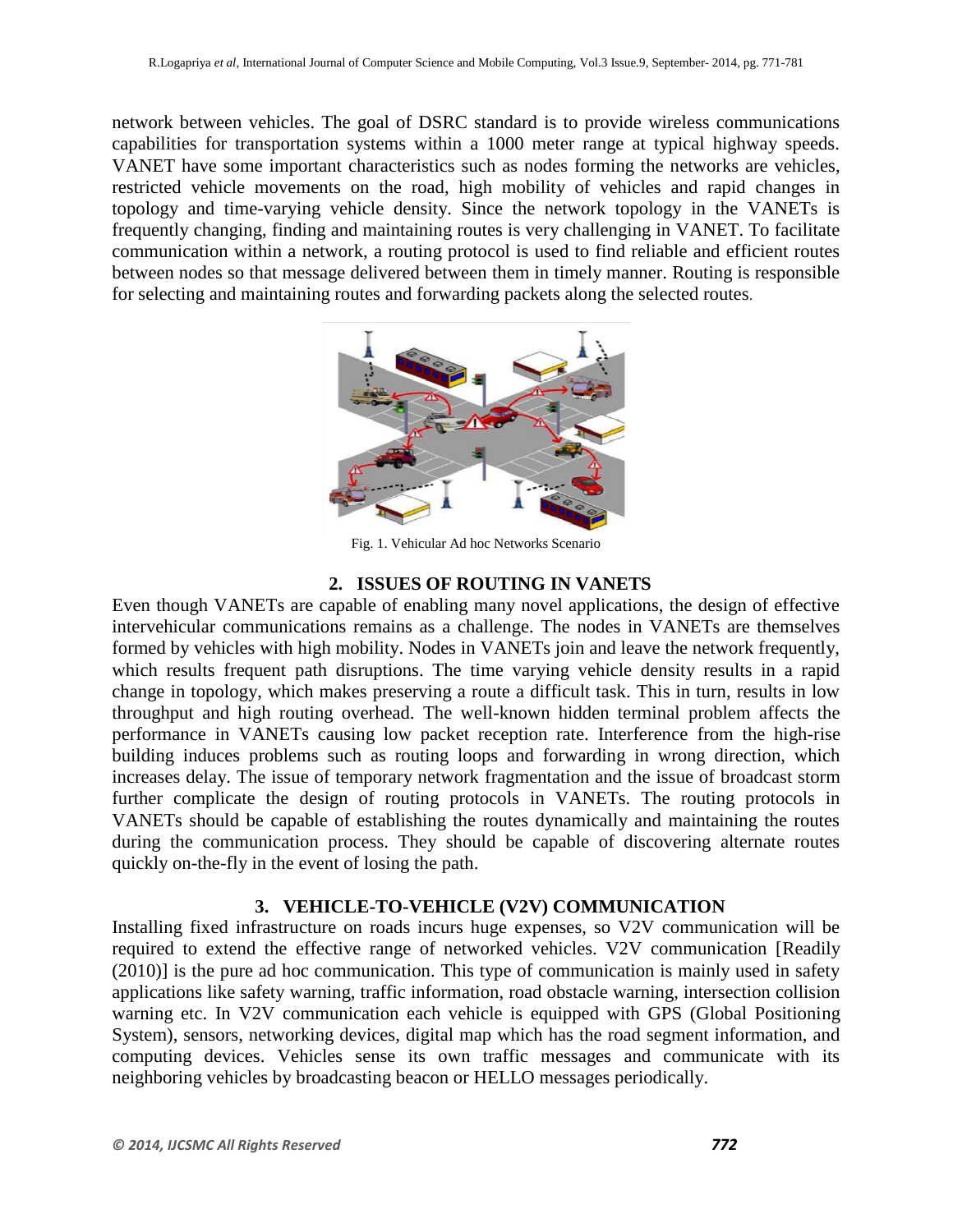V2V communication uses both unicast and multi-cast packet forwarding techniques between source and destination vehicles. Unicast forwarding means that a vehicle can only send/ receive packet to/from its direct neighbors. While multi-cast forwarding enables the exchange of packet with remote vehicles using the intermediate vehicles as relays. In V2V communication (see fig. 2), both types of forwarding are used for different type of applications and protocols.

The IEEE 802.11p standard is used for V2V communications in highly mobile vehicular traffic environments. Installing fixed infrastructure like access points, base stations, Internet gateways, etc. on roads acquire great expense, so V2V communication will be necessary to extend the effective range of networked vehicles.



Fig. 2. VANET: V2V Communications

# **4. ROUTING PROTOCOLS IN V2V COMMUNICATION 4.1 Uncast Routing Protocols**



Since VANETs change their network topology frequently without any prior information, routing in such dynamic networks is a challenging task. Routing protocols can be broadly classified into two categories: Topology based and Position based routing protocols.

## **4.1.1. Topology based routing protocols**

Topology based routing protocols depend on the information about existing links in the network and use them to perform packet forwarding. The topology based routing protocols can be further subdivided into proactive, reactive, and hybrid protocols. Proactive (table-driven) routing protocols are similar to the connectionless schemes of traditional datagram networks. These protocols employ classical routing strategies such as distance-vector (e.g. DSDV) or link-state routing and any changes in the link connections are updated periodically throughout the network. Proactive protocols maintain routing information about the available paths in the network even if these paths are not currently used. The main disadvantage of these protocols is the maintenance of unused paths may occupy an important part of the available bandwidth if the network topology changes frequently. However, proactive protocols may not always be suitable for highly mobile networks such as VANETs. Reactive (on-demand) routing protocols (e.g. AODV,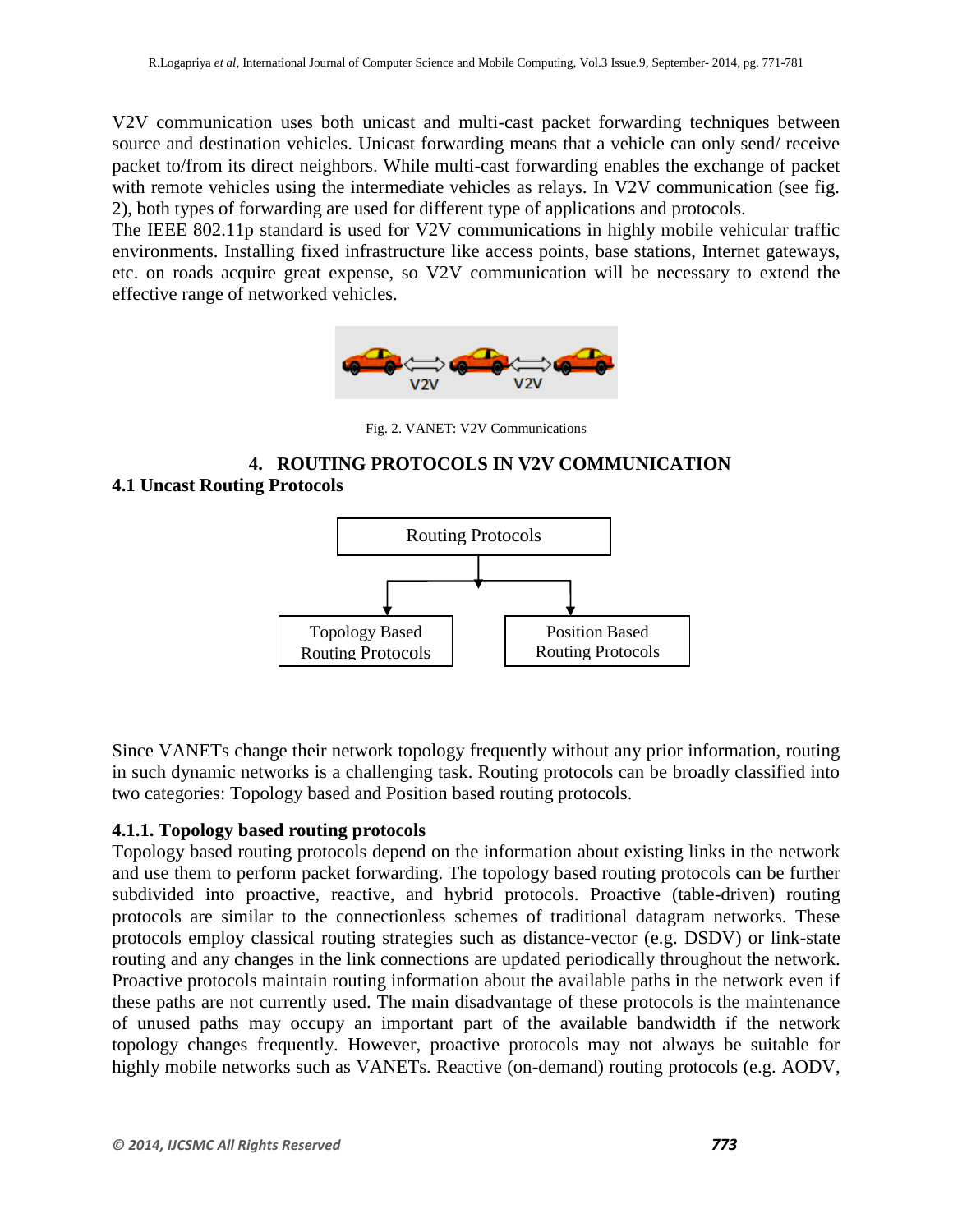DSR) employ a lazy approach whereby mobile nodes only discover routes to destinations ondemand. These protocols maintain only the routes that are currently in use.

Reactive protocols often consume less bandwidth than proactive protocols, but the delay in determining a route can be substantially large. In reactive protocols, since routes are only maintained while in use, it is typically required to perform a route discovery process before packets can be exchanged between nodes. Therefore, this leads to a delay for the first packet to be transmitted. Another disadvantage is that, although route maintenance is limited to the routes currently in use, it may still generate a significant amount of network traffic when the network topology changes frequently. Finally, packets transmitted to the destination are likely to be lost if the route to the destination changes.

## **4.1.2. Position based routing protocols**

Position is one of the most important data for vehicles. In VANET each vehicle wishes to know its own position as well as its neighbor vehicle's position. A routing protocol using position information in known as the position based routing protocol. Position based routing protocols need the information about the physical location of participating vehicles be available. This position can be obtained by periodically transmitted control messages or beacons to the direct neighbors. A sender can request the position of a receiver by means of a location service. Position based routing protocols are more suitable for VANETs since the vehicular nodes are known to move along established paths. Since routing tables are not used in these protocols therefore no overhead is incurred when tracing a route.

In VANETs, route is composed of several pair of vehicles (communication links) connected to each other from the source vehicle to the destination vehicle. If we know the current information of vehicles involved in the routes, we can predict their positions in the near future to predict the link between each pair of vehicles in the path. VANET is a self-organizing mobile ad hoc network in which to acquire the position information of neighboring nodes, each node periodically exchanges a list of all neighbors it can reach in one hop, using a HELLO control message or a beacon that contains its ID, location, speed, and a timestamp (see fig. 4). One of the main advantages of using position based routing protocol is that it's characteristic of not requiring maintenance of routes, which is very appropriate for highly dynamic networks such as VANETs.

# **4.2. CLUSTER BASED ROUTING PROTOCOLS**

Clustering in vehicular ad hoc network can be defined as the virtual partitioning of the dynamic nodes into various groups. A group of nodes identify themselves to be part of a cluster. A special node, designated as cluster-head is responsible for routing, relaying of intercluster traffic, scheduling of intra-cluster traffic and channel assignment for cluster members. The cluster members do not participate in routing. An optional gateway node is also used in some of the clustering schemes, which belongs to more than one cluster, acting as a bridge between cluster heads. Inter-cluster communication is achieved either by cluster-heads or gateways, if present, whereas communication within each cluster is made through direct link. As the complexity and mobility of the network increases, the selection of cluster heads and the management of clusters becomes a challenging task.

Cluster Based Location Routing (CBLR)[61] algorithm enables a dynamic, self-starting, and multi-hop routing between nodes. It forms clusters with vehicles which are moving in the same direction. The link will be maintained only if there is at least one header in the intermediate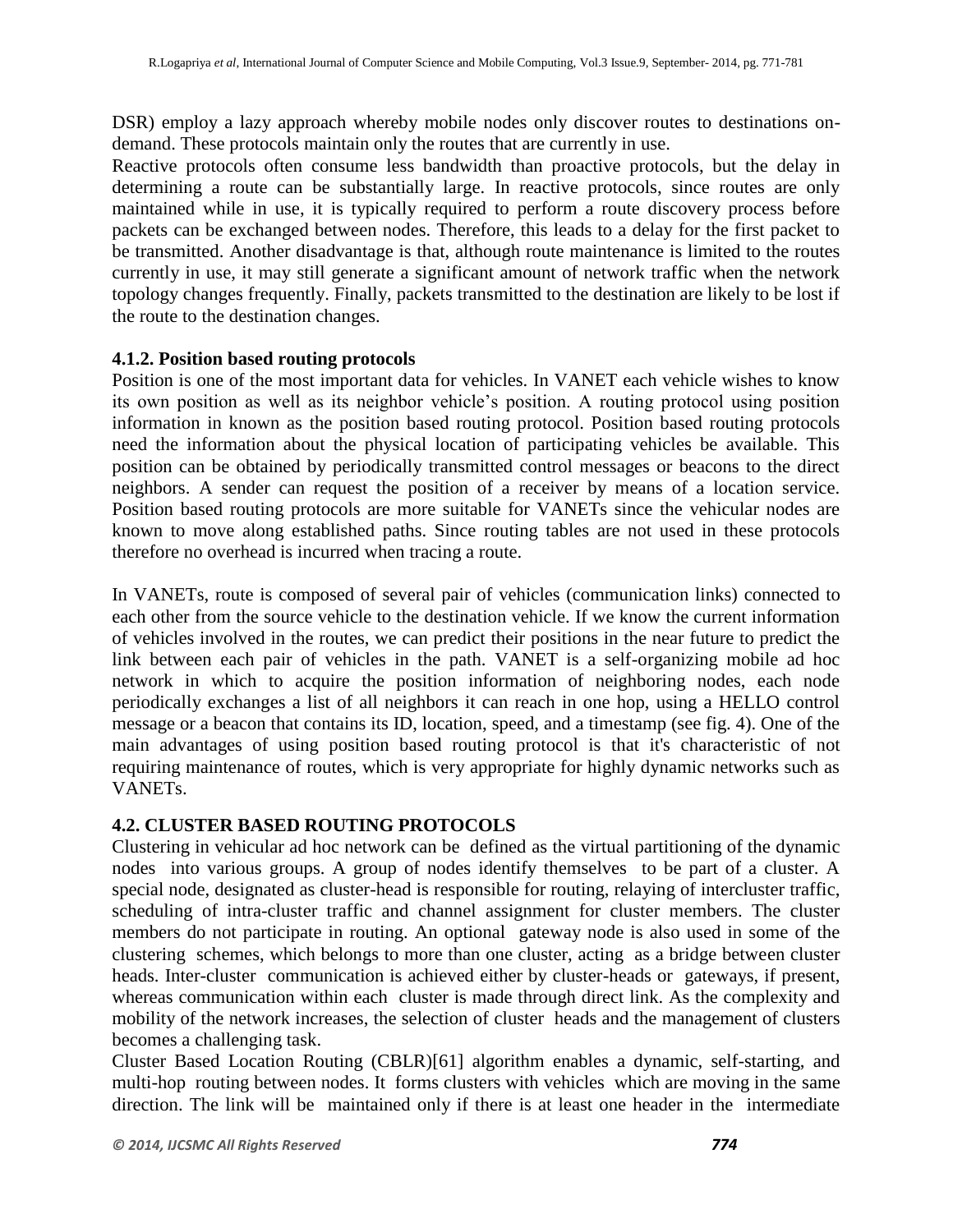cluster. Since, only the header needs to find the destination path, the routing overhead is less and it is proportional to the number of clusters. Other cluster based routing protocols include Clustering for Open IVC Network (COIN), Location Routing Algorithm with Cluster Based Flooding (LORA\_CBF) Cluster Based Routing (CBR), Cluster Based Directional Routing Protocol (CBDRP), Traffic Infrastructure Based Cluster Routing Protocol with Handoff(TIBCRPH), and Mobile Infrastructure Based VANET Routing Protocol (MIBR)

## **4.3. HYBRID PROTOCOLS**

Hybrid routing protocols combine the advantages of both proactive and reactive approaches. In hybrid protocols, the network is divided into two levels. The inner layer is proactive, which maintains and updates information on routing between all nodes of a given network at all times. Route updates are periodically performed regardless of network load, bandwidth constraints, and network size. Inner layer comprises easy-to-maintain routes, where a routing table is maintained, whereas the outer layer is reactive, the route is determined on need basis. Thus, if a node wishes to initiate communication with another host to which it has no route, a globalsearch procedure is employed.

GeoDTN+Nav combines DTN and NonDTN mode, which includes a greedy mode, a perimeter mode and a DTN mode. It switches from non-DTN mode to DTN mode by estimating the connectivity of the network based on the number of hops a packet has travelled so far, neighbor's delivery quality, and direction of neighbor with respect to the destination. The delivery quality of neighbors is obtained through virtual navigation interface, which provides necessary information for GeoDTN+Nav to determine its routing node and forwarding node. In sparse network, the latency increases and the packet delivery ratio drops at which point GeoDTN+Nav tries to fall back to DTN mode again.

## **4.4. BROADCAST ROUTING PROTOCOLS**

This is the most frequently used routing protocol in VANETs, especially in safety related applications. In broadcast mode, a packet is sent to all (even unknown or unspecified) nodes in the network and in turn each node re-broadcasts the message to other nodes in the network. Flooding is a prominent technique used in broadcast routing protocols. However, blind flooding results in broadcast storm problem. A broadcast storm can overload the limited channel capacity, causing channel congestion that reduces communication reliability. Broadcast protocol is suitable only for small number of nodes in the network. As the density of nodes increases, there is an exponential increase in message transmission, which results in higher bandwidth consumption. The broadcast routing protocols are classified into traffic based, area based, cluster based and probability based routing protocols.

## **4.4.1.Traffic based Broadcast Routing Protocols**

In traffic based broadcast routing algorithm, a source node broadcasts a packet to all its neighbors and each of those neighbors, in turn, re-broadcast the packet exactly one time. This process continues until all the reachable network nodes have received the packet. The Distributed Vehicular broadcast protocol (DV-CAST) uses local one-hop neighbor topology to make routing decisions. The protocol adjusts the back-off timer based on the local traffic density, and computes connectivity in forward and opposite direction with periodic heartbeat messages. This protocol divides the driving environment into three types of regions depending on the local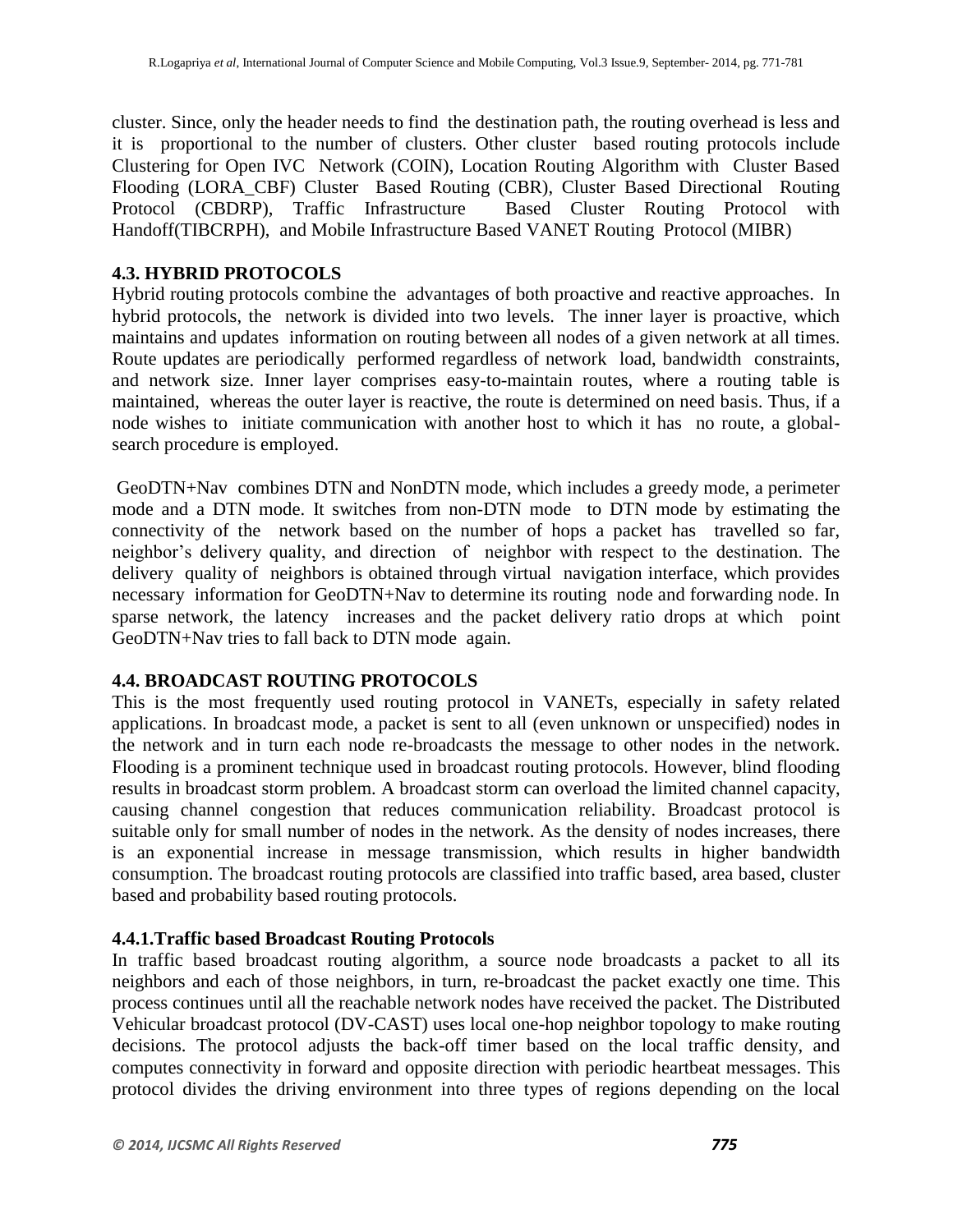connectivity as *well-connected, sparsely connected and totally disconnected* neighborhood. In well-connected network, it applies any one of the broadcast suppression schemes using probability:

*Weighted p-persistence or slotted 1 persistence or persistence.* In sparsely connected neighborhood after receiving the broadcast message, vehicles immediately rebroadcast it to vehicles moving in the same direction. In totally disconnected neighborhood vehicles are used to store the message until another vehicle enters into transmission range, otherwise if the time expires it will discard the packet. DV-CAST addresses how to deal with extreme situations such as dense traffic conditions during rush hours and sparse traffic during certain hours of the day. However, this protocol is attributed with high overhead and end-to-end delay during data transfer.

## **4.4.2.Area based Broadcast Routing Protocols**

Area based routing protocols use the concept of coverage area to adjust the rebroadcast region within the specified geographical area. In this scheme, every vehicle receives multiple packets which may contain overlapping information. Scrutinizing these messages provides additional coverage area. The node that is farther away from the source is preferred for re-broadcast to widen the coverage area.

#### **4.4.2.1.Distance and Hop based Routing Protocols**

In distance and hop based methods, messages are broadcast by considering the neighboring distances and hop count from the transmitting node. The distance between the source and destination is the criteria for deciding whether to re-broadcast to destination or drop the message. Fast Broadcast (FB), a distance based routing protocol, minimizes forwarding hops during transmission of messages. It works in two phases viz. *estimation phase*, in which the transmission range is adjusted using heart beat messages to detect backward nodes and *broadcast phase*, in which the message is transmitted by assigning higher priority to the vehicles that are farther away from the source node. Cut-Through Rebroadcasting (CTR) gives higher priority to rebroadcast alarm messages to farther vehicles within the transmission range but operates in a multi-channel environment. Optimized Dissemination of Alarm Message (ODAM) has a defer time to broadcast messages, which is computed based on the distance between source node and receiver node. Broadcast of messages can only occur within risk zone area, determined with a dynamic multicast group based on vehicles proximity to the accident site.

## **4.4.2.2.Location Based Routing Protocols**

In location based methods, messages are broadcast based on the geographic area of the vehicles. Each node adds its own location in the header of the message, which is used by the receiving node to calculate the additional coverage area to re-broadcast. The main problem with this approach is the cost of calculating additional coverage areas. Location Based Broadcast (LBB) protocol is designed to meet the communication requirements of highway safety applications. In Location Based Broadcast, sender broadcasts messages to all receivers in its communication range. It is the receiver's responsibility to determine the relevance of message and provide proper response. The decision is made based on the relative position of the sender (in front, behind, left lane etc.), the purpose of the message (brake warning, lane change warning, accident reporting, congestion prediction, etc.) and the highway traffic condition. Urban Multi-Hop Broadcast Protocol (UMB) and Ad hoc Multi-hop Broadcast (AMB) are designed especially for multi-hop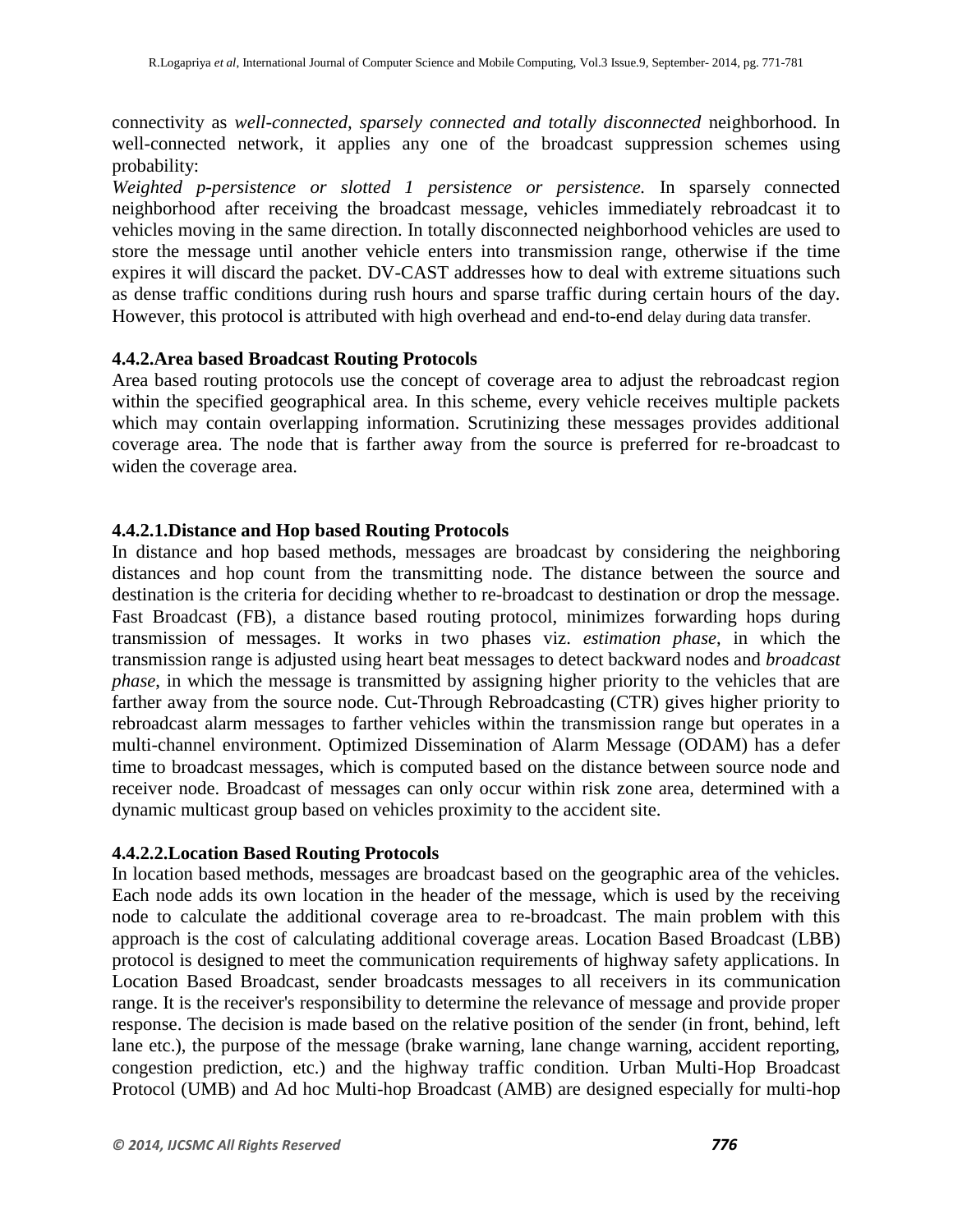broadcast in urban scenarios addressing broadcast storm problem, hidden node problem and reliability issues. Each node during broadcasting, selects the farthest node to forward the message. UMB protocol efficiently broadcasts packets with high delivery ratio using repeaters installed at junctions. Whereas AMB protocol solves the infrastructure dependence of the UMB Protocol. It is extension of the UMB protocol composed of two parts, namely *directional broadcast* and *intersection broadcast*. Multi-Hop Vehicular Broadcast (MHVB) is a flooding algorithm, which assumes availability of GPS device for position information. It implements congestion suppression algorithm and adopts backfire algorithm to select the farthest forwarding node to relay the message efficiently. In enhanced MHVB, angle is added as a parameter to the backfire algorithm. V-TRADE/HVTRADE organizes nodes into groups, where only a small subset of vehicles is selected to re-broadcast the message. These protocols show considerable improvement in performance, but they incur a routing overhead in selecting nodes to do the re broadcasting. Epidemic routing is introduced as an alternative approach for partially connected ad hoc networks. It exchanges random pair-wise messages among mobile nodes. It is specifically designed to address the issues related to (i) selection of next hops, which will lead to successful transmission (ii) forwarding inefficiencies including cycles associated with the beacon messages (iii) failure of message delivery due to disconnected topologies and (iv) data packet reaching local optimum in trajectory based routing schemes. BRAVE performs hop-by-hop data forwarding along a selected street using opportunistic next hop selection method. It uses a reactive scheme for the selection of the next forwarder from those neighbors who have successfully received the message instead of using period beacon messages. In addition, this protocol works in a opportunistic store-carry-and-forward paradigm to cope with uneven network densities and disconnected topologies. BRAVE is fully localized protocol requiring information only from neighbors, which guarantees scalability with respect to the number of vehicles in the network. Ad Li *et al* propose a distance based broadcast protocol called Efficient Directional Broadcast (EDB)which is composed of two parts viz. directional broadcast on the road and directional broadcast at the intersection. At the intersection, a directional repeater is installed which is used to forward the message to vehicles on the different road segments incident to the intersection of different directions. It has many advantages including long transmission range, space reuse, low redundancy and collisions.

## **4.5. MULTICAST/GEOCAST ROUTING PROTOCOLS**

Multicast routing enables dissemination of messages from single source to a group of destination nodes of interest. Geocast routing is basically a location based multicast routing, which aims to deliver information from a source node to all other nodes within a specified geographical region called a Zone of Relevance (ZOR). A Zone of Forwarding (ZOF) is defined within which the packets are directed instead of simply flooding the packets everywhere in the network. This reduces the overhead and network congestion. This protocol is applicable for safety and convenience related applications. The various Multicast/Geocast routing protocols are described in the following sections.

## **4.5.1 Topology based Approaches**

Topology based approaches select forwarding nodes based on the network topology information, which can be either multicast tree or multicast mesh. A multicast group is not constrained by a particular location; a group of members can be defined by unique and logical group identification such as class-D IP address. Robust Vehicular Routing (ROVER) is a reliable geographical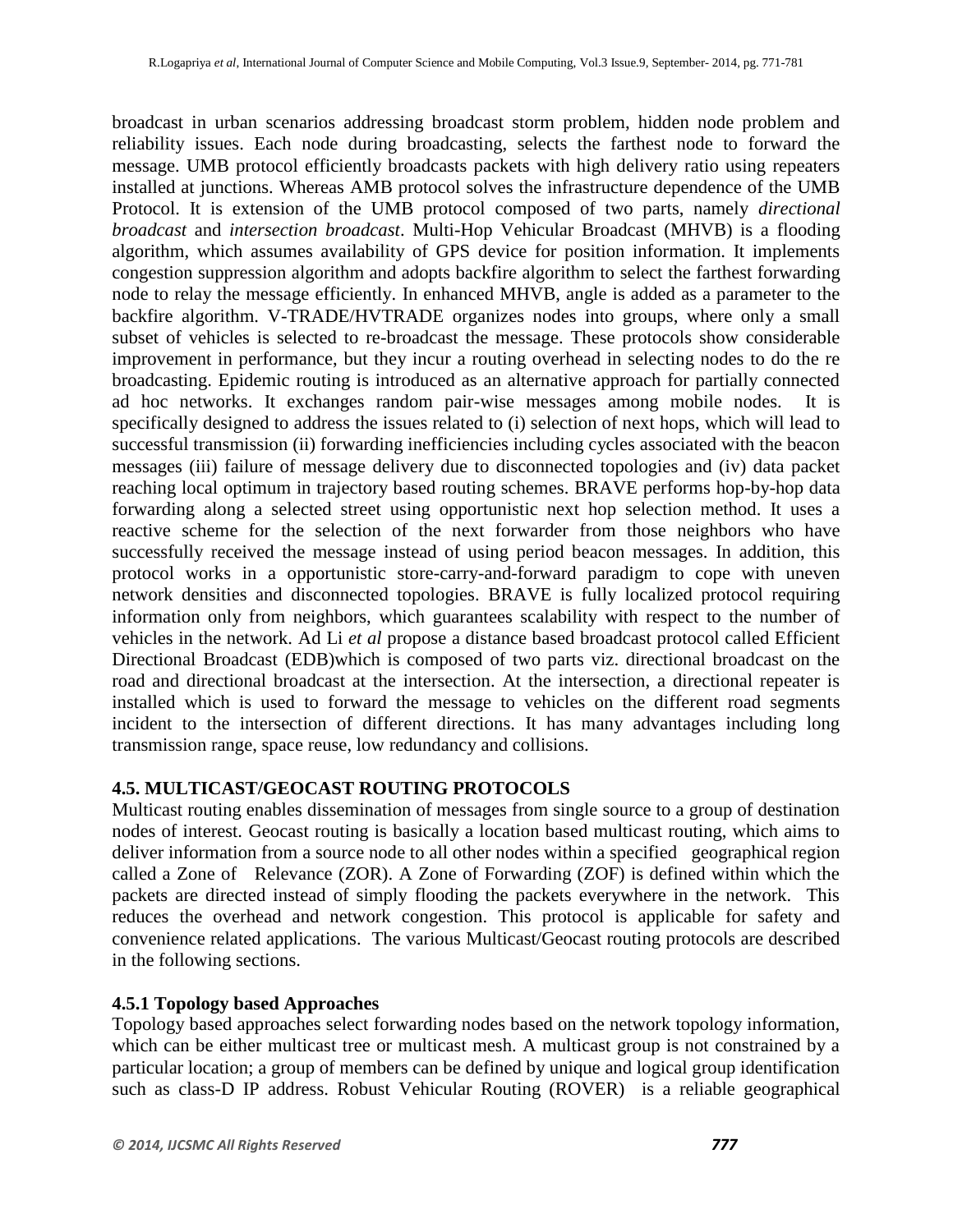multicast protocol, where only control packets are broadcasted in the network and the data packets are unicasted. The objective of the protocol is to send a message to all other vehicles within a specified ZOR. When a vehicle receives a message, it accepts the message if it is within the ZOR. It also defines a ZOF, which includes the source and the ZOR. All vehicles in the ZOF are used in the routing process.

#### **4.5.2 Location based Approaches**

Location based approaches select forwarding nodes based on location information such as the position of sending/receiving nodes, the position of neighbouring nodes, and the coordinates of a multicast region. Since forwarding nodes are selected during dissemination of each multicast packet, there is no need to maintain multicast trees and hence less overhead. These protocols are further divided into two schemes: approaches with location-independent and approaches with location-dependent. Inter-Vehicles Geocast protocol (IVG) is developed for disseminating safety messages to vehicles on highways. The multicast group is defined dynamically using vehicles within the risk area, which is determined by the driving direction and position of vehicles. This group is defined temporarily and dynamically by the location, speed, and driving direction of vehicles. This protocol uses a timer based mechanism for forwarding messages and periodic broadcasts are used to overcome network fragmentation for delivering messages to the multicast members. The rebroadcast period is calculated based on the maximum speed of vehicles. Besides, IVG protocol reduces the number of hops by using the deferring time. A vehicle, which is farthest from the source node, has less deferring time to rebroadcast. GvGrid , a QoS routing protocol for VANETs is an on-demand, position based protocol. GVGrid partitions maps into equal-sized grid squares where a node selects the next hop node from its neighbouring grids. Select a route consisting of vehicles which are likely to move at similar speeds and in similar direction. GvGrid implements an efficient route recovery algorithm which does not construct a new route altogether but identify the new nodes that complement the missing nodes and recovers a high quality route quickly. The main aim of Dynamic Time-Stable Geocast Routing (DTSG) is to maintain the availability of the messages for a certain period of time within the area of interest. Time stable geocast protocol finds place in commercial applications in addition to accident emergency warning applications. It works in two phase viz. pre-stable period and stable period. DTSG protocol guarantees delivery of message to the intended vehicles entering the region for a certain amount of time and it works well even in sparse networks. The performance of this protocol is independent of the density of vehicles, speed of vehicles, and the broadcasting range, which makes it more robust.

## **4.6. HIERARCHICAL ROUTING PROTOCOLS**

Clustering permits large networks to be managed efficiently as hierarchical structures. Partitioning nodes into clusters forms a single hierarchy, whereas, in a multilevel hierarchical routing, nodes are organized into a tree-like structure with multiple levels of clusters. Overlapping clusters is often a desirable feature, which can significantly reduce the number and duration of interruptions in communication when the network gets partitioned due to moving nodes. However, one should be cautious of hidden terminal problem in the overlapping region. The efficiency of distributed clustering schemes depends on the number of clusters formed and the goal is to reduce the number. In hierarchical routing, paths are recorded between clusters instead of between individual nodes due to which the stability of the route is increased. Hierarchical clustering provides scalability for large networks, and stability for dynamic networks. It is an attractive approach to address broadcast storm problem as well.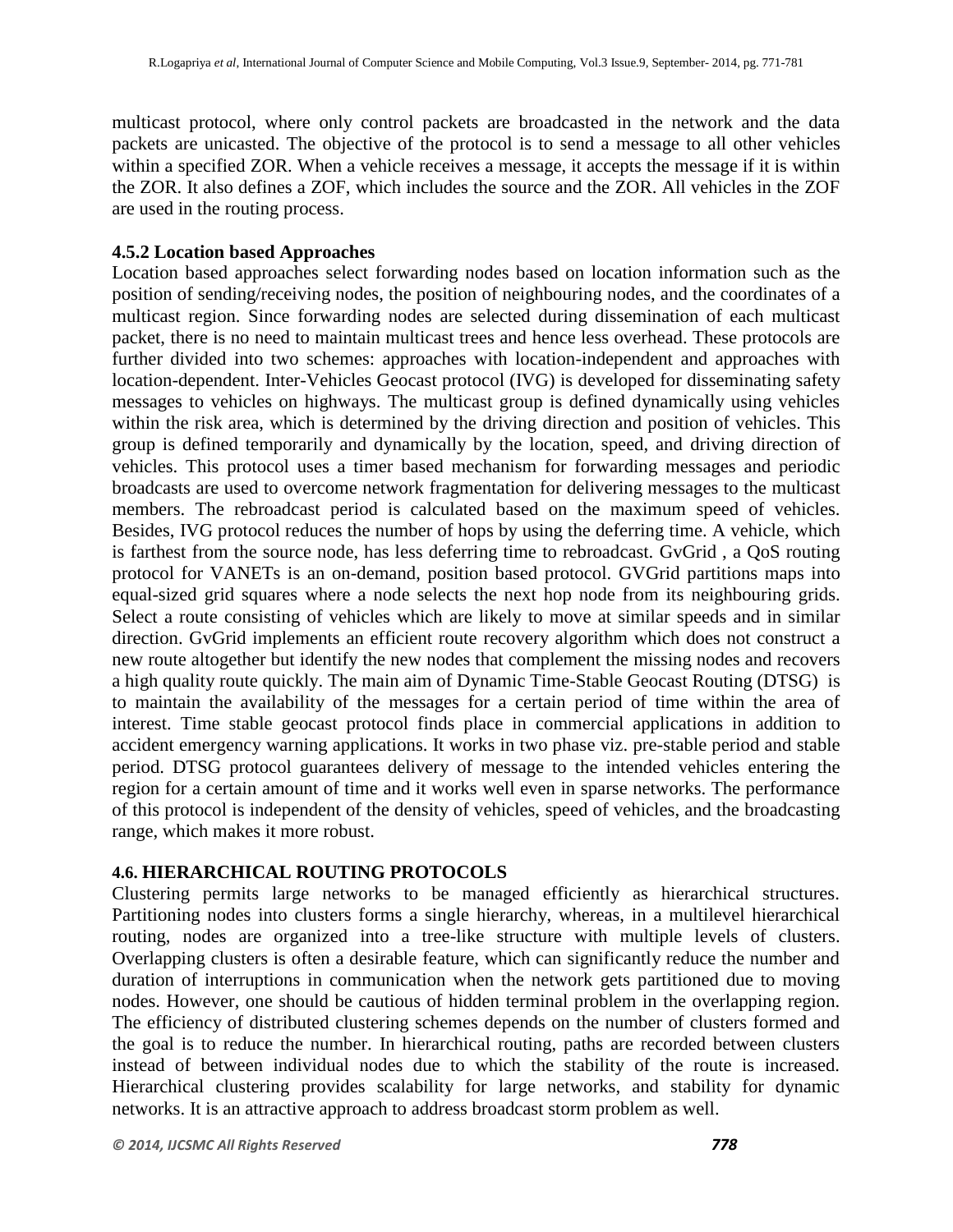The inter-cluster and intra-cluster routing protocols, as the names suggest, take care of the communication within and between the clusters respectively. DPP is a distributed algorithm which works irrespective of the traffic density The BROADCOMM protocol uses a two level hierarchical structure for highway networks. The first level is a virtual cell of nodes and second level is a collection of cell reflectors, which are few nodes that are located close to the geographical centre of the cell. The cell reflectors act as cluster heads and handle the emergency messages from the members of the cell or from the neighboring cells. Hierarchical Cluster Based Routing (HCB) is a novel protocol designed with two-layer communication architecture and suitable for highly mobile ad hoc networks. In this protocol two types of nodes are present; one with single Wi-Fi interface and they communicate via multi-hop path and another one is called super node with Wi-Max or HSPA for long range communication. Layer-1 comprises simple nodes and one or two super nodes whereas layer-2 consists of only super nodes.

#### **4.7. ADAPTIVE/CONTEXT-AWARE ROUTING PROTOCOLS**

The network topology in VANET scenario by itself is an emerging phenomena based on the interactions of the vehicles. An adaptive approach is essential to deal with the current network conditions and to cope with the problems of network distortions due to radio signal interference and node movements. Adaptive routing algorithms, in general follow two approaches viz. context aware protocols and swarm intelligence based protocols.

The main concept of swarm intelligence is the collective intelligence; a large number of participating agents, which are individually not intelligent but through emerging behavior they achieve much bigger task collectively, which is beyond the capabilities of individual agents. They perform highly complex tasks of global optimization using only local information without a centralized coordination. Ant Colony Optimization (ACO) is another well-known bio-inspired technique designed to solve hard combinatorial optimization problems. Among the different multi-agent coordination mechanisms, the most popular is the use of stigmery. For the development of adaptive routing protocols, two mechanisms related to stigmery are of most importance: the way the pheromones are deposited in the paths of the ants and the way these evaporate within the passage of time Successful implementations of swarm intelligence include Ant Net and Ant Based Control(ABC). Ant Net uses two types of ants: forward ants and backward ants. Forward ant explores network to find path to destination and backward ant reenforces the path from destination to source. The routing table is updated using the trip times of the backward ants. In ABC algorithm, the routing table is updated based on the life of the ant, which is the sum of the delay of the nodes. These algorithms exhibit robustness under various network conditions but lack scalability. For large networks, the amount of traffic generated is huge, since each node has to send an ant to all nodes of the network. For longer distances, there is a chance of losing ants and for large travelling times ant's path is out dated by evaporating pheromone substance. Adaptive Swarm based Distributed Routing (A-SDR) addresses the problem of scalability by clustering the nodes into colonies. It uses a local ant to discover routes within the colony and a colony ant to discover route across colonies. It also addresses full utilization of the network capacity, routing oscillations and routing loops.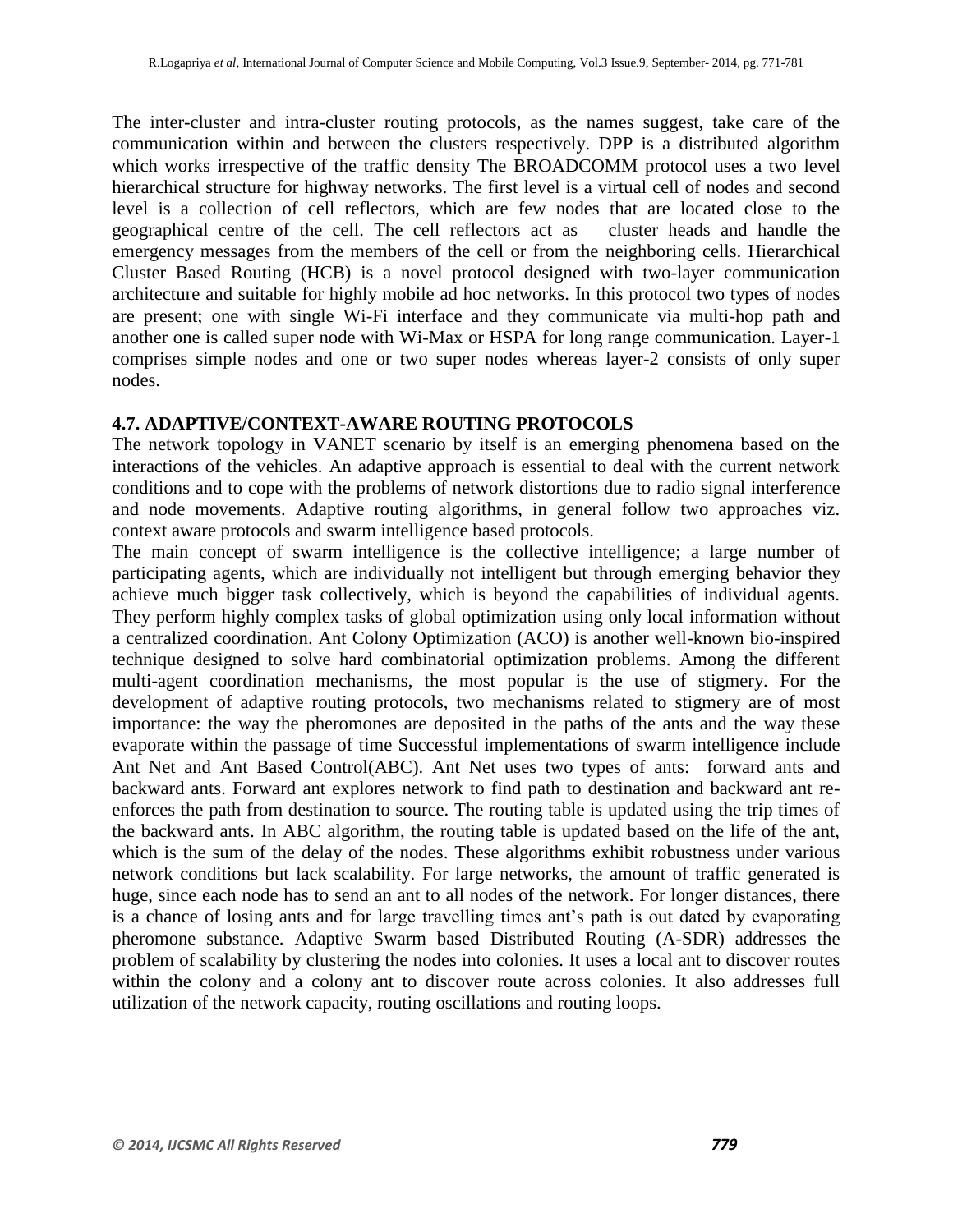#### **5. CONCLUSION**

Design of efficient routing protocols for VANET is one of the major challenges to be addressed in order to leverage the benefits of the VANET technology to day-today life. Performance of routing protocol for VANETs depends drastically on the mobility of nodes, vehicular density and several external factors such as driving environment. It also depends on the use of appropriate mobility model and propagation model. The protocol should perform well in both dense and sparse traffic conditions either in city or highways seamlessly. A universal routing solution for all VANETs application scenarios may not be viable; we need to design specific routing protocol and mobility model to fulfill the specific Quos requirements of each application. Safety related applications are hard real-time in nature and demand very low latency and guaranteed delivery of packets. Both uncast and broadcast protocols find place in safety related applications. Even though flooding is a technique suitable for such applications, blind flooding leads to broadcaststorm problem and results in fragmentation in network. An intelligent and optimized broadcast protocol is required to alleviate these issues. Even though convenience and comfort applications demand low latency, effective use of available bandwidth and ensuring better packet delivery ratio are of paramount importance. These applications also demand that the routing protocol should scale well with the increase in the number of users/vehicles and should adapt to different environment/traffic scenarios seamlessly. Multicast and Geocast protocols are preferred over flooding techniques in order to ensure end-to-end quality of service. Automated highways applications demand the intelligent use of information disseminated to make safe and appropriate decisions in real time in any traffic situation for autonomous driving.

It is obvious that topology based protocols do not scale well for VANET environment. With the proliferation of GPS based services, position based protocols are becoming popular. In addition, position based methods do not have the overhead of establishing and maintaining routes. Most commonly used forwarding strategies by position based protocols include greedy forwarding and trajectory based forwarding. Position based routing methods suffer from finding the exact localization of the vehicles due to the inherent inaccuracy of the GPS location. Delay tolerant network technique uses the store and forward method. This guarantees the delivery of data but suffers from large delay, which makes them not suitable for emergency related applications.

In this paper, we reviewed a large number of routing protocols that are available in the literature and categorized them concisely in the form of a taxonomy based on key attributes. This survey is part of the research work, which aims to develop a generic architecture for ITS to support safety, convenience and comfort applications using layered multi-agent approach. This involves design and integration of different routing protocols meeting the quality of service requirements of the applications in each layer.

#### **REFERENCES**

[1] Venkatesh, Indra. A and Murali. R, "Vehicular Adhoc Networks (VANETs): Issues and Applications", Journal of Analysis and computation, Vol. 8, No. 1, 2012,

[2] Andrei Furda et al, "Enabling Safe autonomous driving in real-world city traffic using multiple criteria decision making", IEEE Intelligent Transportation System Magazine,

[3] S S Manvi and M S Kakkasageri, "Issues in Mobile Ad hoc Networks for Vehicular Communication"**,** IETE Technical Review, Vol. 25, No 2 March- April 2008.

[4] Alexandru Dorin et al, "MAC Protocols for VANETs - A Survey and Qualitative Analysis", Albert-Ludwigs-University Freiburg, seminar paper, February 2010.